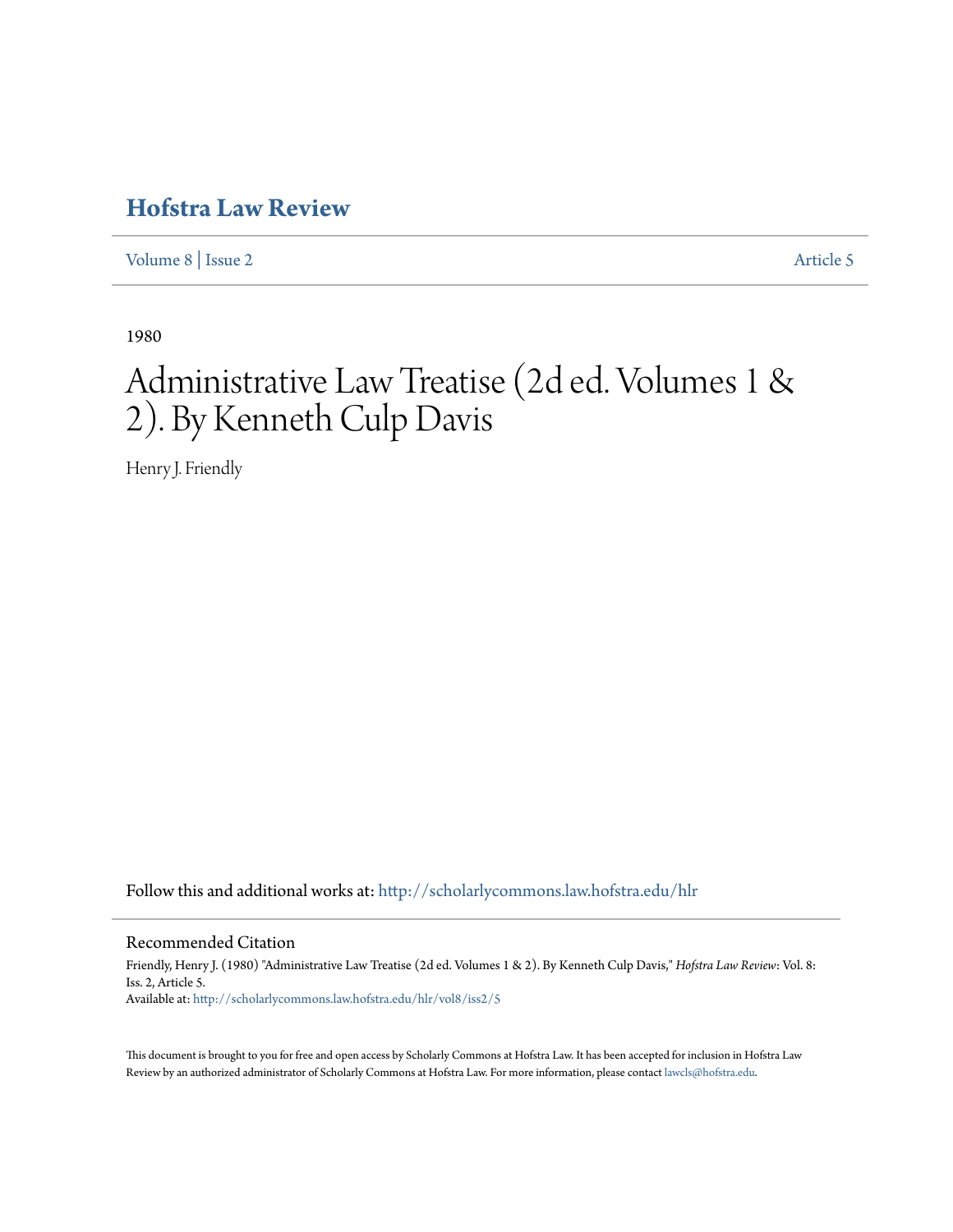# **BOOK REVIEW**

**ADMINISTRATIVE LAW TREATISE (2d** ed. Volumes **1 &** 2). **By KENNETH CULP DAVIS.\*** San Diego: K.C. Davis Pub. Co., **1978, 1979.** Vol. **1, pp.** xiv, 634; Vol. 2, **pp.** xviii, **522.** \$43.00 per volume.

## *By Henry J. Friendly\*\**

Administrative law in the United States has been fortunate in its expounders. In the beginning there were Goodnow, Ernst Freund, and Frankfurter. Then came those that helped to create the **New** Deal administrative agencies and defend them against attack. One thinks admiringly of James Landis, of Walter Gelhorn, reporter for the Attorney General's Committee on Administrative Procedure, whose 1941 report became the basis for the Administrative Procedure Act enacted in 1946,<sup>1</sup> and of Louis Jaffe. Administrative law attracted the interest and efforts of other important scholars during the 1950's and 1960's, including Auerbach, Byse, Fuchs, Nathanson, Rosenblum, Cramton, Schwartz, Jerre Williams, and Shapiro. Now a new generation of younger professors is adding to our understanding of this rapidly developing area of law-Freedman, Scalia, Stewart, Mashaw, Verkuil, Ernest Gelhorn, Boyer, Hamilton, Robinson, Stephen Williams, Breyer, and many others.2 But since the publication of the first edition of his *Administrative Law Treatise* in **1958, <sup>3</sup>**properly characterized **by** a contemporary reviewer as "one of the truly monumental

**3. K. DAVIS, ADMINISTRATIVE LAW TREATISE (1958).** The Treatise was published in four volumes and was kept up to date with pocket parts-now an imperative, however laborious, if even the best legal treatise is not to become a menace. These pocket parts were superseded **by** a **1970** supplement of 1154 pages. K. **DAVIS,**

**<sup>\*</sup>** Professor of Law, University of San Diego; Professor Emeritus of Law, University of Chicago.

**<sup>\*\*</sup>** Senior Judge, United States Court of Appeals for the Second Circuit; Presiding Judge, Special Court under the Regional Rail Reorganization Act.

**<sup>1.</sup> Ch.** 324, **60** Stat. **237** (1946) (current version at **5 U.S.C. §§ 551-559, 701-706 (1976 &** Supp. **II 1978)).**

<sup>2.</sup> **My** apologies to those academics whom I have inadvertently omitted from these lists. I also have not mentioned the many contributions **by** judges and practitioners or influential studies in public policy and economics that bear on agency decisionmaking procedures. For a selected bibliography of such studies, see De Long, *Informal Rulemaking and the Integration of Law and Policy,* **65 VA. L. REV. 257, 321** n.320 **(1979).**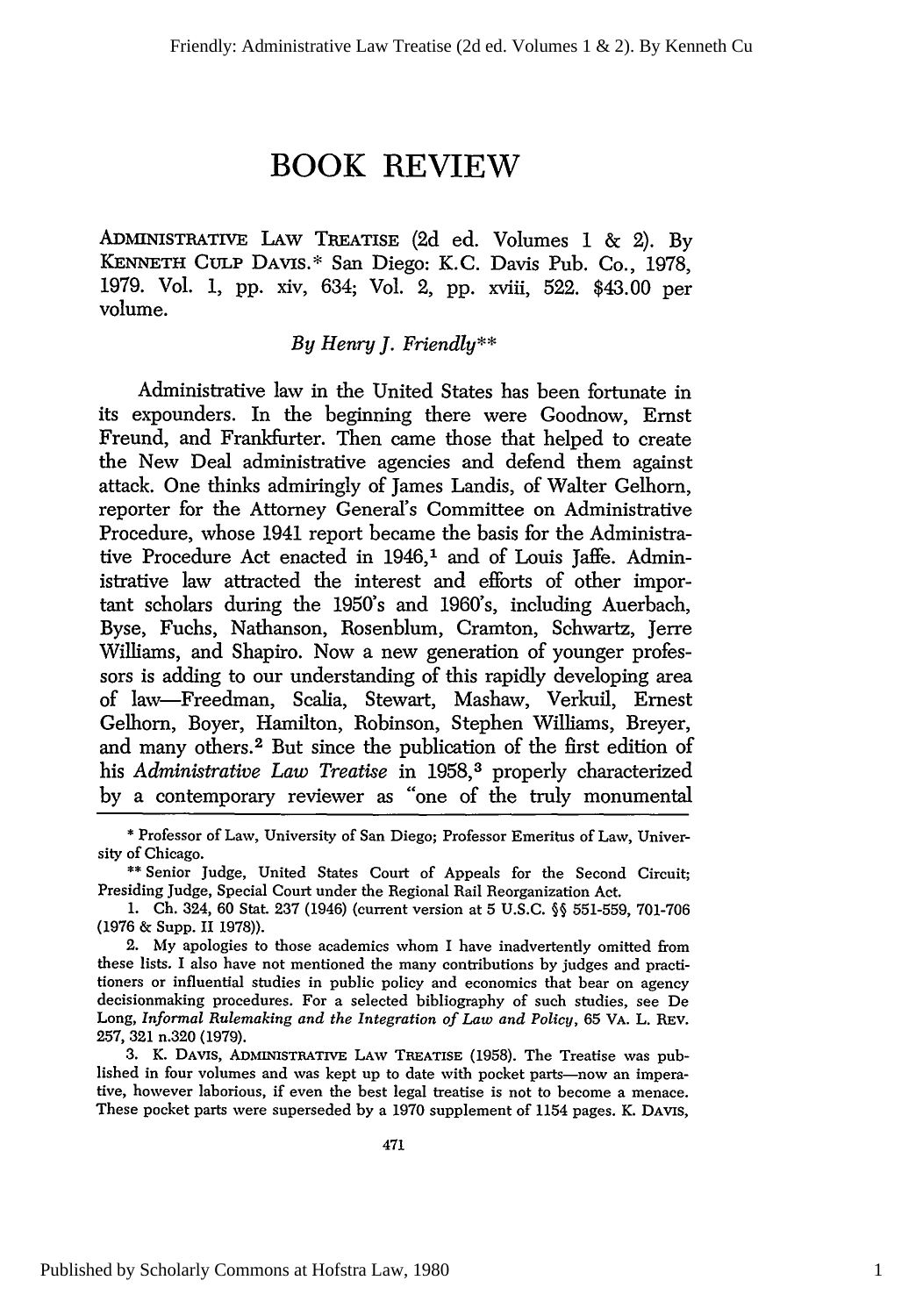[Vol. **8:471**

events of this generation of legal writing,"<sup>4</sup> the unquestioned leader of this flashing troop of scholars has been Kenneth Culp Davis. For the last twenty years he has been spurring, urging, flogging, praising, and blaming in an untiring effort to maximize fairness and effectiveness in dealings between the state and its citizens. If Professor Davis were to succeed in achieving a new Administrative Procedure Act that met his every desire of the moment, I predict he would awaken the next morning with a halfdozen ideas for improvement. Such is this man's passion for justice within a framework that is feasible as well as fair! I would think little of anyone experienced in administrative law who did not disagree with some of Professor Davis' observations. But I would think immensely less of someone who did not admire his zeal for obtaining the right result, his sharp analysis, his cogent criticisms, and his power of persuasion.

A reviewer of Volume I of the second edition of this treatise has found it suffering "from too much subjectivity, a troublesome quality in a work so widely regarded as 'the' treatise on administrative law."<sup>5</sup> Professor Davis anticipated this charge, writing in his preface: "The thinking [in] this treatise is unashamedly subjective."<sup>6</sup> Even less than the first edition do these volumes aspire to be a treatise that helps lawyers "win administrative law cases"7 -unless, of course, their positions correspond to Davis' own. Anyone seeking a treatise that merely collects cases on each'issue of administrative law and endeavors to make head or tail out of them should look elsewhere. 8 No one will agree with everything said in

ADMINISTRATIVE LAW TREATISE (Supp. 1970). Believing the supplement device to be inadequate to take account of all that was going on, Professor Davis published his work, K. DAVIS, ADMINISTRATIVE LAW OF **THE** SEVENTIES (1976), which has itself been kept up to date by pocket parts-the most recent of 331 pages, K. DAVIS, ADMINISTRATIVE LAW TREATISE (Supp. 1980).

<sup>4.</sup> Kintner, *A Government Lawyer Comments on the Davis Treatise,* 43 MINN. L. REv. 620, 620 (1959).

<sup>5.</sup> Hamilton, Book Review, 127 U. PA. L. REV. 855, 857 (1979).

<sup>6.</sup> Vol. 1, at x.

<sup>7.</sup> *See* Westwood, *The Davis Treatise: Meaning to the Practitioner,* 43 MINN. L. REv. 607 (1959).

<sup>8.</sup> Professor Davis details his exact goals in the first paragraph of his preface: (1) To make each segment of the law understandable, (2) to state persuasively the pros and cons when the law is unclear or conflicting, (3) to bring to bear on law development a longterm specialization in the hope that perspective may be broadened and penetration may be deepened, (4) to originate ideas for law improvement, (5) to offer both constructive and negative criticism of significant ideas about the law whether they stem from judges, legislators, administrators, practitioners, commentators, or others, (6) to call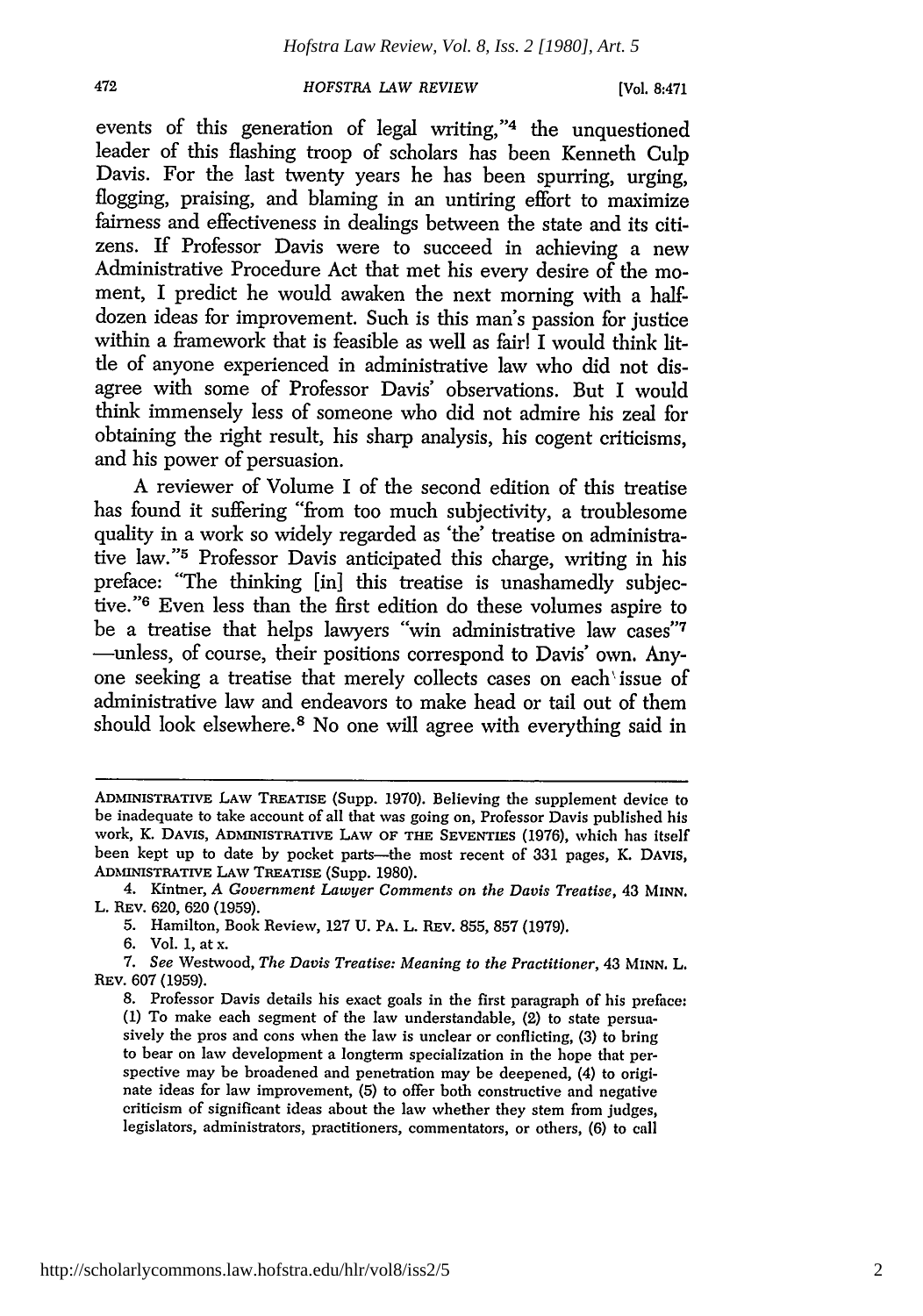#### *BOOK REVIEW*

473

these volumes but even the most bitter opponent will be stimulated by the author's ideas.

Although the most important subjects treated in these books are the distinctions created by the Administrative Procedure Act (APA)9 between informal rulemaking, rulemaking on the record, and adjudication, and the procedures required for each by statute, administrative "common" law, 10 and due process, I find it useful to approach these subjects indirectly. A considerable part of Volume II is devoted to a paean of praise, somewhat unusual for Professor Davis, for two Supreme Court decisions, *Goss v. Lopez*<sup>11</sup> and *Mathews v. Eldridge.12 Goss* is said to stand for the principle that "[biefore an agency makes a decision of any kind against any person, it should, in absence of a good reason why not, inform that person of the facts and reasons and listen to or read what he has to say."'13 Once this hearing requirement is triggered, the *Eldridge* principle determines what kind of hearing is appropriate by balancing the costs and benefits for each element of a trial-type hearing' 4 in the particular decisionmaking context at issue. The *Goss* principle thus is not burdensome, since when the consequences of the decision are small, the hearing procedure may be extremely truncated.<sup>15</sup> In the case of a high school student's ten-day suspen-

10. That such a body of law exists and remains alive and well despite Vermont Yankee Nuclear Power Corp. v. Natural Resources Defense Council, Inc., 435 U.S. 519, 524 (1978), is repeatedly asserted. *See, e.g.,* Vol. 1, **§§** 6.11, .13; Vol. 2, **§** 7.19.

- 11. 419 U.S. 565 (1975).
- 12. 424 U.S. 319 (1976).
- 13. Vol. 2, § 13.5, at 487.
- 14. Professor Davis lists 10 such elements:

(1) "timely and adequate notice detailing the reasons for a proposed termination," (2) "an effective opportunity to defend by confronting any adverse witnesses," (3) oral presentation of arguments, (4) oral presentation of evidence, (5) cross-examination of adverse witnesses, (6) disclosure to the claimant of opposing evidence, (7) the right to retain an attorney, (8) a determination resting "solely on the legal rules and evidence adduced at the hearing," (9) "the decision maker should state the reasons for his determination and indicate the evidence he relied on," and (10) "an impartial decision maker is essential."

*Id. §* 10.6, at 327 (quoting Goldberg v. Kelly, 397 U.S. 254, 267-68, 271 (1970)). *See* 397 U.S. at 266-71.

15. I was too hard on the then-recent *Goss* decision in Friendly, *"Some Kind of Hearing,"* 123 U. PA. L. REv. 1267, 1316 (1975), and am grateful that Professor Davis set me right in private correspondence.

attention to problems or areas that need rethinking, research, or other action, (7) to introduce into the stream of law development facts and ideas gleaned through interviews with administrators, and (8) to reduce complexities to the simplest terms that are consistent with avoiding oversimplification. Vol. **1,** at x.

<sup>9. 5</sup> U.S.C. **§§** 551-559, 701-706 (1976 & Supp. II 1978).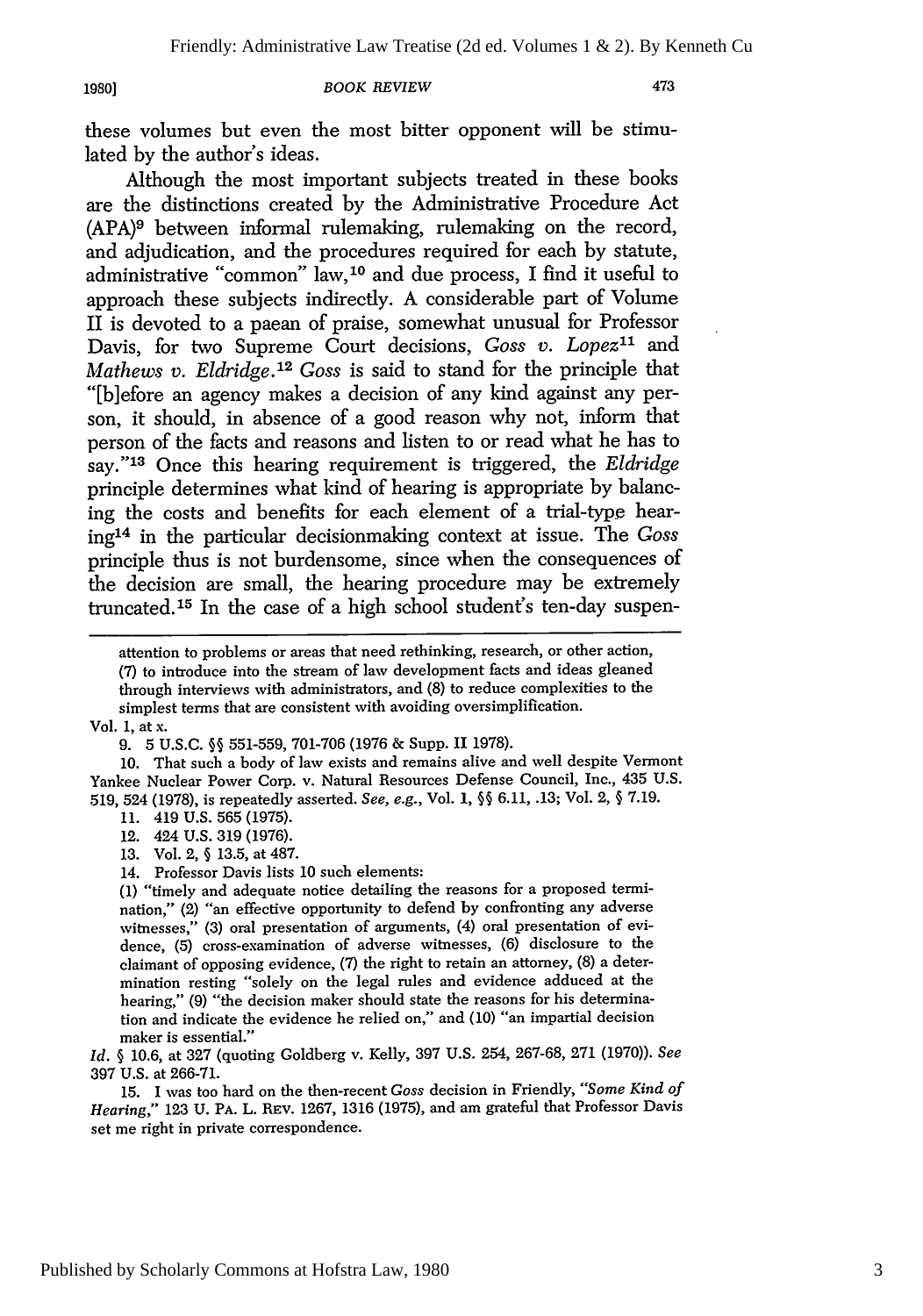(Vol, **8:471**

sion, for example, the necessary procedure was merely "oral or written notice of the charges against him and, if he denies them, an explanation of the evidence the authorities have and an opportunity to present his side of the story."'<sup>16</sup>

With these "two great cases"<sup>17</sup> on the books, Professor Davis believes the Supreme Court need not indulge in what have often seemed unsatisfactory efforts to delimit the liberty and property interests falling within the protection of the due process clauses; 18 instead it "should adopt a unifying principle that when officers impose a grievous loss on any person, due process requires not less than whatever procedural protection is justified by a cost-benefit analysis."<sup>19</sup> Putting aside such questions as whether "imposing a grievous loss" is a fair reading of "deprive of liberty or property," which I doubt, and whether some minimal legal protection should be given even to a person denied a pardon or to a cabinet officer who has been discharged,<sup>20</sup> which I also doubt, there is much to be said for the proposition that the *Goss-Eldridge* synthesis should be applied outside the due process area and become a basis for a comprehensive revision of the APA, for which Professor Davis believes "the time has come."<sup>21</sup> Such application would lead to an ap-

474

20. *But see* Vol. 2, § 11.4, at 351.

21. Vol. 1, § 5.45, at 443. There is room for reasonable disagreement about this. Analytically the case for revision is almost unanswerable. The APA contained many "natal defects," *see* Scalia, *Vermont Yankee: The APA, The D.C. Circuit, and The Supreme Court,* 1978 Sup. CT. REV. 345, 382, 382-86; the underlying administrative law has significantly changed, with rulemaking assuming an ever-greater role and adjudication an ever-smaller one, *id.* at 376; and new agencies have pushed the old ones from the center of the stage, *see* Vol. 1, § 1.3. Two sets of considerations weigh on the other side. One is the tendency of Congress during the 1970's to include differing procedural provisions in new substantive statutes, *see* text accompanying notes 69-71 *infra,* which Congress is unlikely to repeal in favor of a new APA, Another is that we might well emerge with something worse rather than better. One cogent example is the recent overwhelming vote of the Senate rejecting a motion to table and subsequently adopting the Bumpers Amendment. 125 CONG. REC. S12,165-66, S12,171 (daily ed. Sept. 7, 1979). This amendment, supported by the House of Dele-

<sup>16. 419</sup> U.S. at 581.

<sup>17.</sup> Vol. 2, § 13.2, at 474.

<sup>18.</sup> Professor Davis is especially critical of the spanking case, Ingraham v. Wright, 430 U.S. 651 (1977), which he regards as basically inconsistent with *Goss.* Vol. 2, **§** 13.3, at 478-82.

<sup>19.</sup> Vol. 2, **§** 11.14, at 399 (emphasis omitted). The "grievous loss" phrase stems from Justice Frankfurter's opinion in Joint Anti-Fascist Refugee Comm. v. McGrath, 341 U.S. 123, 168 (1951) (Frankfurter, J., concurring), which was quoted in Mathews v. Eldridge, 424 U.S. 319, 333 (1976). Professor Davis claims it "was quoted in such a way as to make it part of the Court's opinion." Vol. 2, § 11.14, at 399. I doubt this: The Government did not dispute that Eldridge had a legally protected interest. 424 U.S. at 332.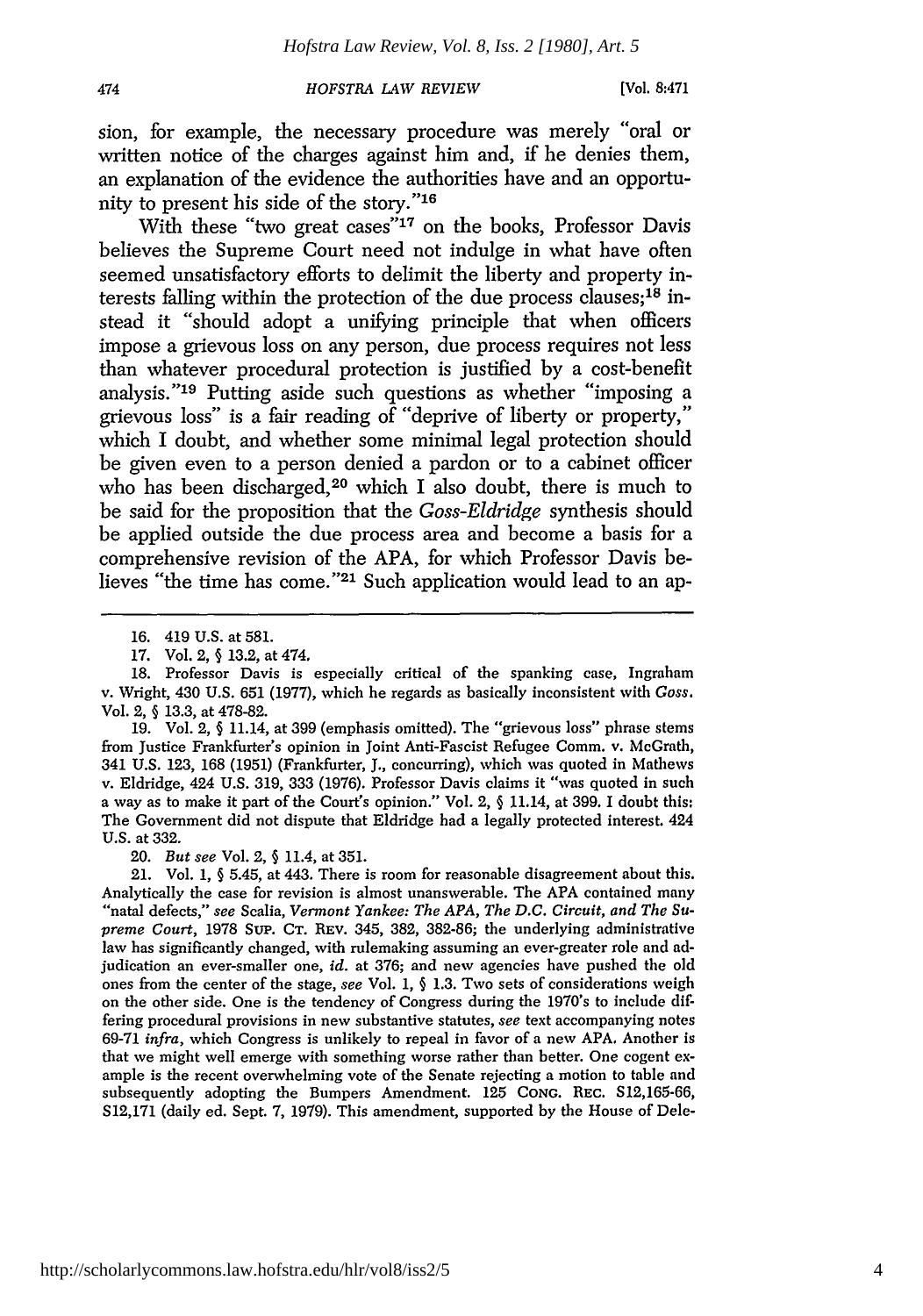#### *BOOK REVIEW*

475

proach considerably more flexible than the tripartite division of informal rulemaking, rulemaking on the record, and adjudication.

The APA's definition of "adjudication" is one of the most unsatisfactory features of the statute.22 It begins with a broad definition of a "rule"<sup>23</sup> and a statement that " 'rule making' means agency process for formulating, amending, or repealing a rule."24 The reader then learns that "order" means any final disposition "in a matter other than rule making but including licensing<sup>725</sup> and that "adjudication" means "agency process for the formulation of an order."26 This backhanded method of definition throws little light on what the framers meant by "adjudication." About the only thing into which one can sink one's teeth is that rulemaking must relate only to the future. <sup>27</sup>

The difficulty, however, is not merely one of draftsmanship. The distinction assumes as a matter of principle that if the administrative action falls under the rubric of "adjudication," trial-type

[any] agency statement of general or particular applicability and future effect designed to implement, interpret, or prescribe law or policy or describing the organization, procedure, or practice requirements of an agency and includes the approval or presciption for the future of rates, wages, corporate or financial structures or reorganizations thereof, prices, facilities, appliances, services or allowances therefor or of valuations, costs, or accounting, or practices bearing on any of the foregoing.

- 24. *Id.* **§** 2(c), **5 U.S.C. § 551(5).**
- 25. *Id.* **§** 2(d), 5 U.S.C. § 551(6).
- 26. *Id.* § 2(d), 5 U.S.C. § 551(7).

27. Another difficulty is that, as a philosophical matter, the administrative law world almost certainly includes things that are not termed either rulemaking or adjudication in ordinary English speech. Also, it is unclear why "licensing" in all the breadth stated in § 551(8)-(9) necessarily constitutes adjudication when at least some forms fit the description of a "rule." Ambivalence toward licensing is further demonstrated by its exclusion from the separation of functions provision of § 554(d)(A) "in determining applications for initial licenses," the applicability of the last sentence of § 556(d) (permitting a "paper case") to "applications for initial licenses," and the dispensation of § 557(b) of initial licensing from the requirement of an initial decision by the employee who presided at the hearing. *Id.* **§§** 2(e), 5(c), 7(c), 8(a), 5 U.S.C. 99 551(8)-(9), 554(d)(A), 556(d), 557(b).

gates of the American Bar Association, would not only eliminate any presumption favoring the validity of agency rules on judicial review, but would require agencies to establish such validity by "a preponderance of the evidence shown." *Id.* at S12,145. For a critical analysis of the Bumpers Amendment, see Woodward & Levin, *In Defense of Deference: Judicial Review of Agency Action,* 31 AD. L. REv. 329 (1979).

At another point Professor Davis suggests that revision of § 553 of the APA should be postponed "until the rapid development of [the new rulemaking of the 1970's] has slowed down." Vol. 1, § 6.39, at 634. If his reference is to judicially created procedures, perhaps it has. *See* text accompanying notes 57-64 *infra.*

<sup>22.</sup> *See* Scalia, *supra* note 21, at 382-83.

<sup>23.</sup> **§** 2(c), 5 U.S.C. **§** 551(4) (1976) which defines "rule" as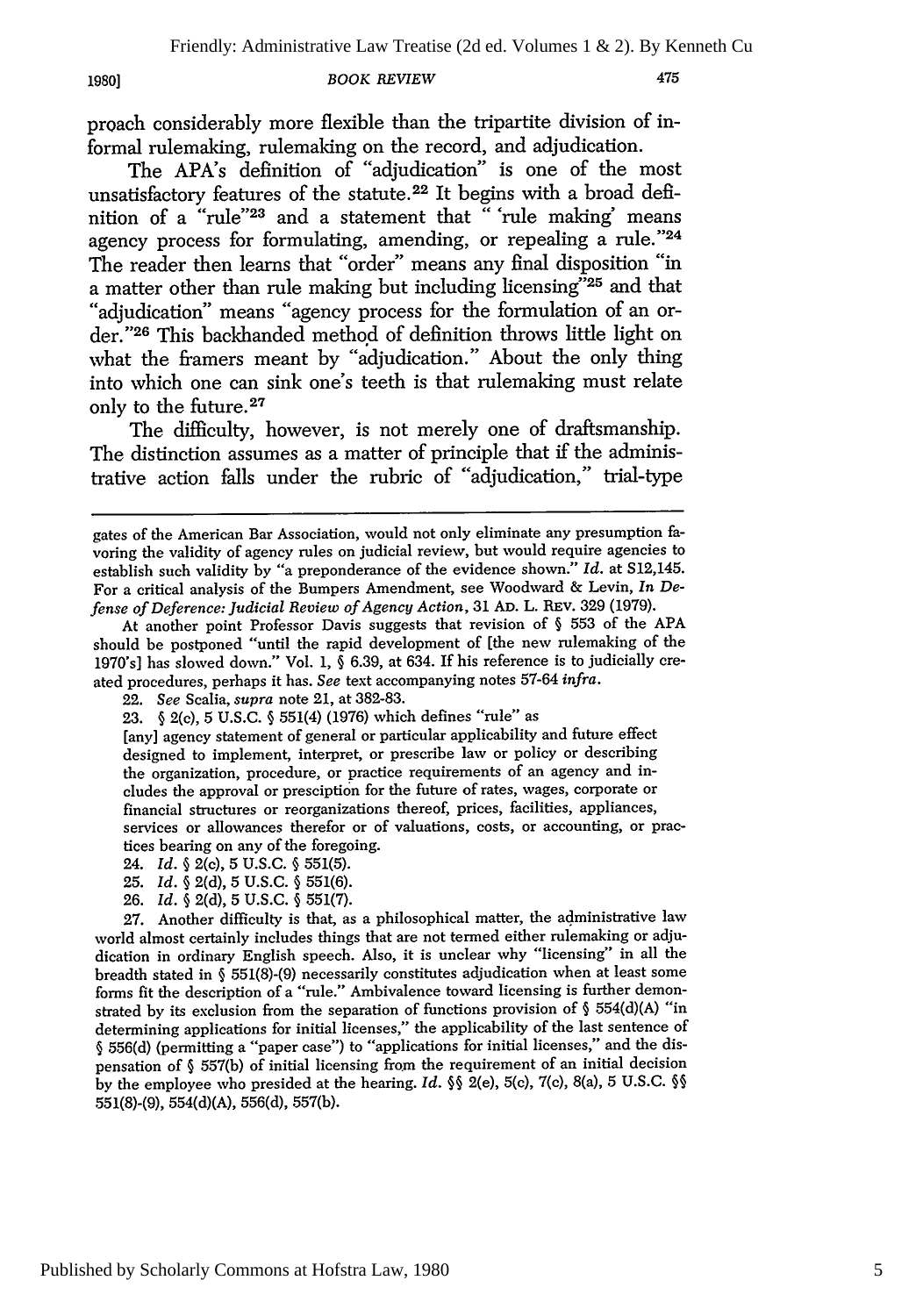**[Vol. 8:471**

procedures should be required. 28 Thus, if the APA had been applicable, such procedures would have been required in both *Goss* and *Eldridge,* since the agency was applying law to past actions. But this would be inconsistent with the whole thrust of the *Goss-Eldridge* synthesis, namely that procedures should be tailored to the particular administrative action under challenge, not frozen in abstract categories. 29 As Professor Davis sensibly says, "the longterm movement is away from letting the choice of procedure depend upon characterization of a proceeding as either adjudication or rulemaking and toward requirement of procedure that properly reflects each such item as finding adjudicative facts, finding legislative facts, interpreting law, making policy, and exercising discretion."3<sup>0</sup>

Under this modern view the foundation stone of the "adjudication" doctrine, *Londoner v. Denver*,<sup>31</sup> was wrongly decided, as Professor Davis, a longtime apostle of the decision,<sup>32</sup> now strongly implies.<sup>33</sup> The issues with respect to Londoner's tax liability for the cost of paving a street were not of the sort for which oral presentation and cross-examination offered any significant advantage over written statements and answers. Moreover, not only is the familiar limitation erected by *Bi-Metallic Investment Co. v. State Board of Equalization,3 <sup>4</sup>*which restricts the reach of *Londoner* to decisions involving a small number of parties, trivial and unworkable, but, as Professor Nathanson has shown, <sup>35</sup>*Bi-Metallic* also was wrongly decided on its facts. Justice Holmes failed to appreciate that what Denver's taxpayers wanted was not a "town meeting or an assembly of the whole"36 but an opportunity to show that a forty percent increase in the valuation of all Denver property could not be

36. 239 U.S. at 445.

**<sup>28.</sup>** This is subject to the exception in the last sentence of **§** 556(d), which allows an agency to "adopt procedures for the submission of all or part of the evidence in written form" not only in rulemaking but also in "determining claims for money or benefits or applications for initial licenses **...** when a party will not be prejudiced thereby." *Id.* **§ 7(c), 5** U.S.C. **§** 556(d). *See also* note 27 *supra.*

<sup>29.</sup> *See* Pedersen, *Formal Records and Informal Rulemaking,* 85 YALE L.J. **38, 42** (1975).

**<sup>30.</sup>** Vol. 2, § 12.16, at 466.

<sup>31. 210</sup> U.S. 373 (1908).

**<sup>32.</sup>** *See* 1 K. DAvIS, ADMINISTRATIVE LAW TREATISE **§** 7.04, at 420-21 (1958).

**<sup>33.</sup>** *See* Vol. 1, § **6.22,** at **557.**

<sup>34.</sup> **239 U.S.** 441, 445-46 **(1915).**

<sup>35.</sup> Nathanson, *Probing the Mind of the Administrator: Hearing Variations and Standards of Judicial Review Under the Administrative Procedure Act and other Federal Statutes,* **75** COLuM. L. **REv. 721,** 724-25 **(1975).**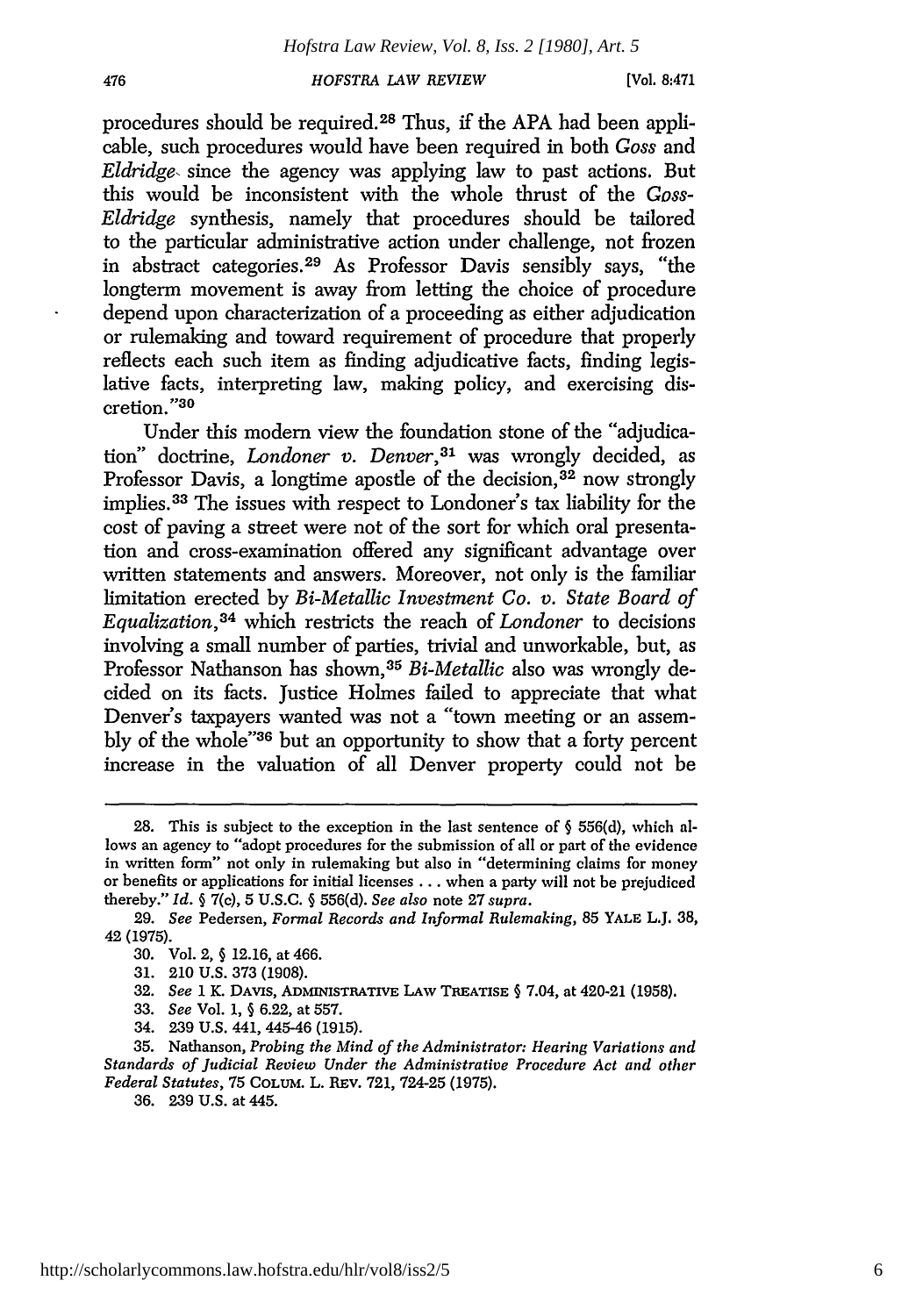justified by the only rationale possible, namely, that the city's property had previously been valued on a lower basis than property elsewhere in Colorado. They should have been given that opportunity-not by an oral hearing with cross-examination but by presentation of written proof, which was all that the taxpayers in *Londoner* should have had. The repeated incantation of the *Londoner-Bi-Metallic* dichotomy as Holy Writ thus can no longer serve as a proxy for hard thought about proper procedure, since, by modem standards, *Londoner* accorded too many procedural safeguards and *Bi-Metallic* too few. Naturally it is difficult for Professor Davis to abandon two old friends that have figured so prominently in his writing,<sup>37</sup> but, heretical though it may seem, the time has come to recognize that *Londoner and Bi-Metallic* no longer teach any useful lessons.

Further evidence of the breakdown of the rulemakingadjudication distinction is illustrated by applying the holding of *United States v. Florida East Coast Railway3s* to the following hypothetical. A shipper asks the Interstate Commerce Commission to award reparations for excessive rates on potatoes from Aroostook County to Boston and to fix fair and reasonable rates for the future. Insofar as the reparation claim seeks to remedy past ratemaking, it is indubitably adjudication requiring the trial-type procedures provided for this by the APA. 39 On the other hand, although no court has yet gone so far, a strong argument can be made that under the basic principle of *Florida East Coast,* the request for the fixing of future rates, even though only for a single combination of carriers and one commodity, is rulemaking not on the record.40 Whether

**1980]**

<sup>37.</sup> And in those of many others! E.g., United States v. Florida E. Coast Ry., 410 U.S. 224, 244-45 (1973) (Rehnquist, J.).

<sup>38.</sup> *Id.*

<sup>39.</sup> **§** 7(c), 5 U.S.C. **§** 556(d) (1976). It may, however, fall within the exception of the final sentence of **§** 556(d).

<sup>40.</sup> *See* Friendly, supra note 15, at 1307-10. While language in the *Florida East Coast* opinion suggests a distinction between a rate order affecting a large number of persons and one affecting a small number of persons, 410 U.S. at 244-46; *see* Vol. 2, § 12.4, at 417, this rested on the fallacious *Londoner-Bi-Metallic* dichotomy, *see* text accompanying notes 31-37 *supra,* and was an effort to distinguish rather than avowedly to overrule ICC v. Louisville & Nash. R.R., 227 U.S. 88 (1913)-a course for which, it may be guessed, the necessary votes were not yet attainable. If the procedure should be tailored to the nature of the inquiry, as Professor Davis maintains, Vol. 2, § 12.16, at 466, there is no real reason for the small-large distinction, *contra,* Scalia, *supra* note 21, at 383, at least unless large means "exceedingly large," and I predict that the future will see it abolished. For a review of the developments since *Florida East Coast,* see Vol. 1, § 6.24, at 563-70; Nathanson, *supra* note 35, at 734-36.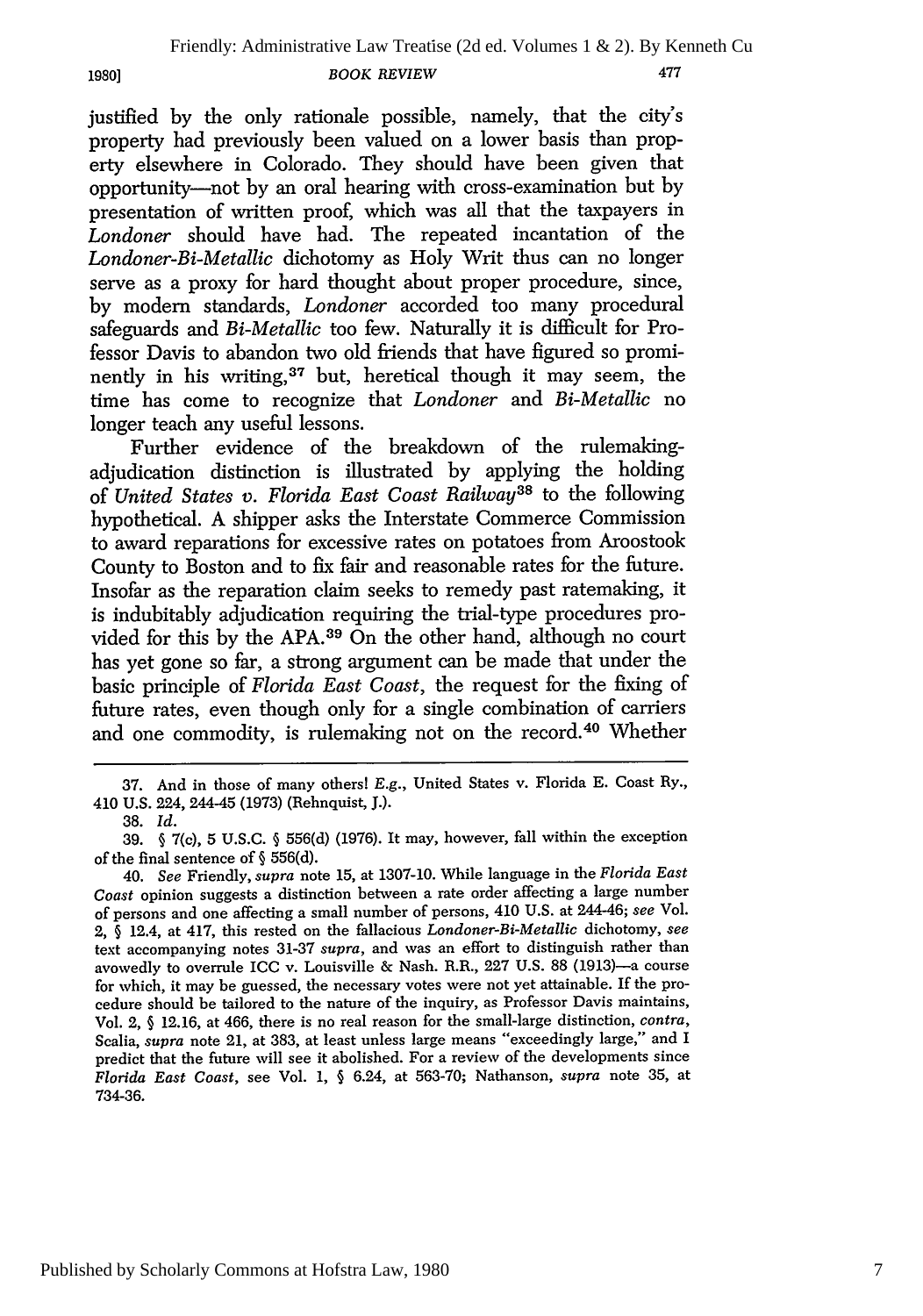[Vol. **8:471**

the agency is dealing with past or future rates and whether with one railroad or many, oral presentation of direct testimony and lengthy cross-examination are not likely to be any more helpful than they were with respect to the incentive per diem charges on freightcars in *Florida East Coast.* The testimony will deal with such subjects as the relation of the challenged rate to the carrier's costs, to rates on other products, and to rates charged for the same commodity by other carriers. Today much of it will come from computer printouts. Why not permit such a proceeding, whether characterized as rulemaking or adjudication, to take the form of a "'paper case," save in the rare instances where need for oral testimony and cross-examination on a particular point can be demonstrated?41 And if this may be done for the future, why not for the past as well? Indeed, although insisting on the importance of the past-future distinction, the Court sensibly observed long ago that "testimony showing the unreasonableness of a past rate may also furnish information on which to fix a reasonable future rate and both subjects can be, and often are, disposed of by the same order. **"42**

A new Administrative Procedure Act thus should take as its norm, as it should have done from the start,<sup>43</sup> what has come to be recognized as the normal mode of *administrative* procedure,<sup>44</sup> *i.e.*, a notice and comment procedure like that of section 553, supplemented by whatever further safeguards may be necessary either across the board or in particular types of proceedings.45 Requirement of trial-type procedures<sup>46</sup> would be limited to situations, dis-

<sup>41.</sup> A revised APA should include a requirement that an expert fully reveal, either by written testimony or by placement in a depository, his or her qualifications and experience (including reference to testimony in other cases) as well as the data and methodology on which his or her views are based. The adversary should not be obliged to resort to discovery to obtain this. When armed with this material, the adversary can almost always do at least as well by testimony showing defects and inconsistencies, and by other rebuttal testimony as by cross-examination.

<sup>42.</sup> Baer Bros. Mercantile Co. v. Denver & Rio Grande R.R., 233 U.S. 479, 486 (1914). It may be that the last sentence of  $\S$  556(d) would permit a "paper case," even on a reparations claim, since this is one "for money or benefits." *See §* 7(c), 5 U.S.C. § 556(d) (1976).

<sup>43.</sup> *See* Friendly, *supra* note 15, at 1270-72.

<sup>44.</sup> For a suggestion along these lines, see Verkuil, *The Emerging Concept of Administrative Procedure,* 78 COLUM. L. REV. **258,** 322-24 **(1978).**

<sup>45.</sup> ADMINISTRATIVE **CONFERENCE OF THE UNITED STATES,** 1976 **REPORT** 43-47 (1977) (recommendation of procedures in addition to notice and opportunity for comment in informal rulemaking), *reprinted in* 1 C.F.R. § 305.76-3 (1977) [hereinafter cited as **ADMINISTRATIVE** CONFERENCE **REPORT].**

<sup>46.</sup> My emphasis has been on eliminating or curtailing oral presentation and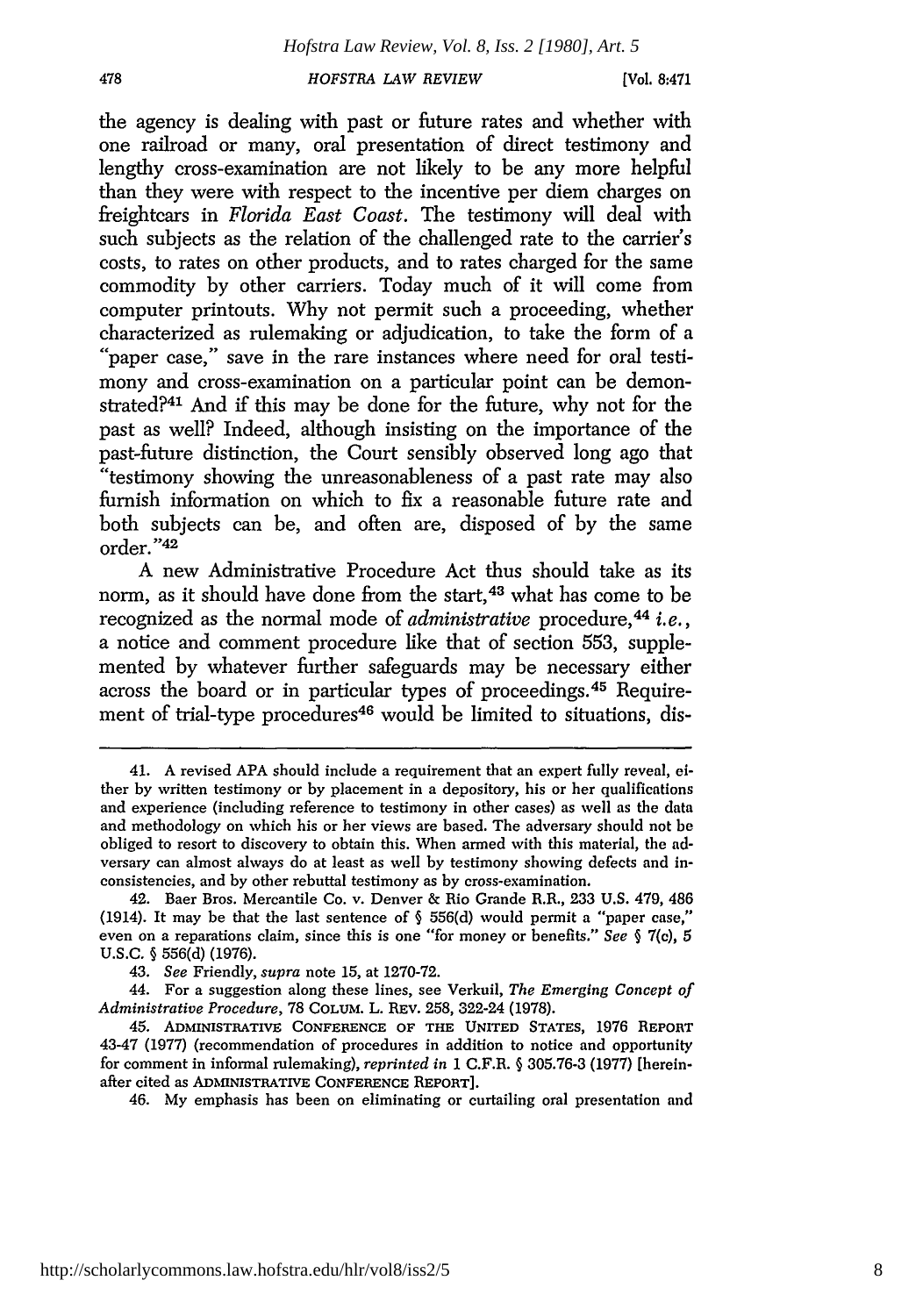#### *BOOK REVIEW*

479

cussed below, where nothing less would be appropriate. This would bring almost all cases under an "informal"<sup>47</sup> procedure tailored to the nature of the case.

However, constitutional constraints apart,<sup>48</sup> there would be a broad consensus that some types of losses are so "grievous" that oral statement and cross-examination must be allowed if the interested person surmounts a rather low threshold of demonstrating need. Typically these are cases of "individual" rights, with a relatively high content of disputed specific facts. The cases include deportation, revocation or suspension of a license to practice a profession, denial of such a license on grounds of character, and the finding of an unfair labor practice. The crucial factor is not so much the number of persons involved as the severity of the sanction and the nature of the issue. Oral proceedings are required in such cases not only because they will significantly enhance the probability of an accurate determination in a situation where accuracy should usually be attainable and is of supreme importance,<sup>49</sup> but also because anything less does not satisfy the requirement that the procedure should not only be fair but be perceived to be fair.<sup>50</sup>

cross-examination. In drafting a revised APA one would need to consider how far this change should carry with it other requirements that have been loosely tied to the adjudication-rulemaking distinction-separation of functions, the presiding services of an administrative law judge, and the need for some form of preliminary decision. The last has proved to be extremely time-consuming.

47. Something should be done about this adjective in any event. It is an abuse of language to characterize as "informal" a procedure that has come to include publication of a detailed proposal in the *Federal Register,* hearings producing a transcript of thousands of pages, and the promulgation of a rule prefaced by an elaborate preamble explaining the reasons for agency action and answering objections. *See, e.g.,* Lead Indus. Ass'n v. OSHA, 610 F.2d 70 (2d Cir. 1979), dealing with a standard promulgated by the Secretary of Labor under the Occupational Safety and Health Act, **29** U.S.C. **§** 655(b) (1976).

48. *See* Goldberg v. Kelly, 397 U.S. 254 (1970).

49. Such cases typically involve Davis' "adjudicative facts" in pure form. *See* Vol. 1, § 6.19, at 538. They require a close look at past actions and present qualifications of individuals. Moreover, witness credibility is often at issue. Yet even in instances in which oral proceedings are clearly appropriate, attention to the organizational incentives and managerial practices of an agency may do as much to foster fair and accurate determinations as the provision of formal hearings. *See* Mashaw, *The Management Side of Due Process: Some Theoretical and Litigation Notes on the Assurance of Accuracy, Fairness, and Timeliness in the Adjudication of Social Welfare Claims,* 59 CORNELL L. REV. **772** (1974).

50. Oral proceedings provide both the parties and the public with tangible reassurance that the decisionmaker has "heard" the parties' cases. Such reassurance is more important in proceedings against individuals than in the rulemaking dialogue between agencies and regulated industries where the decision is generally institutional in character.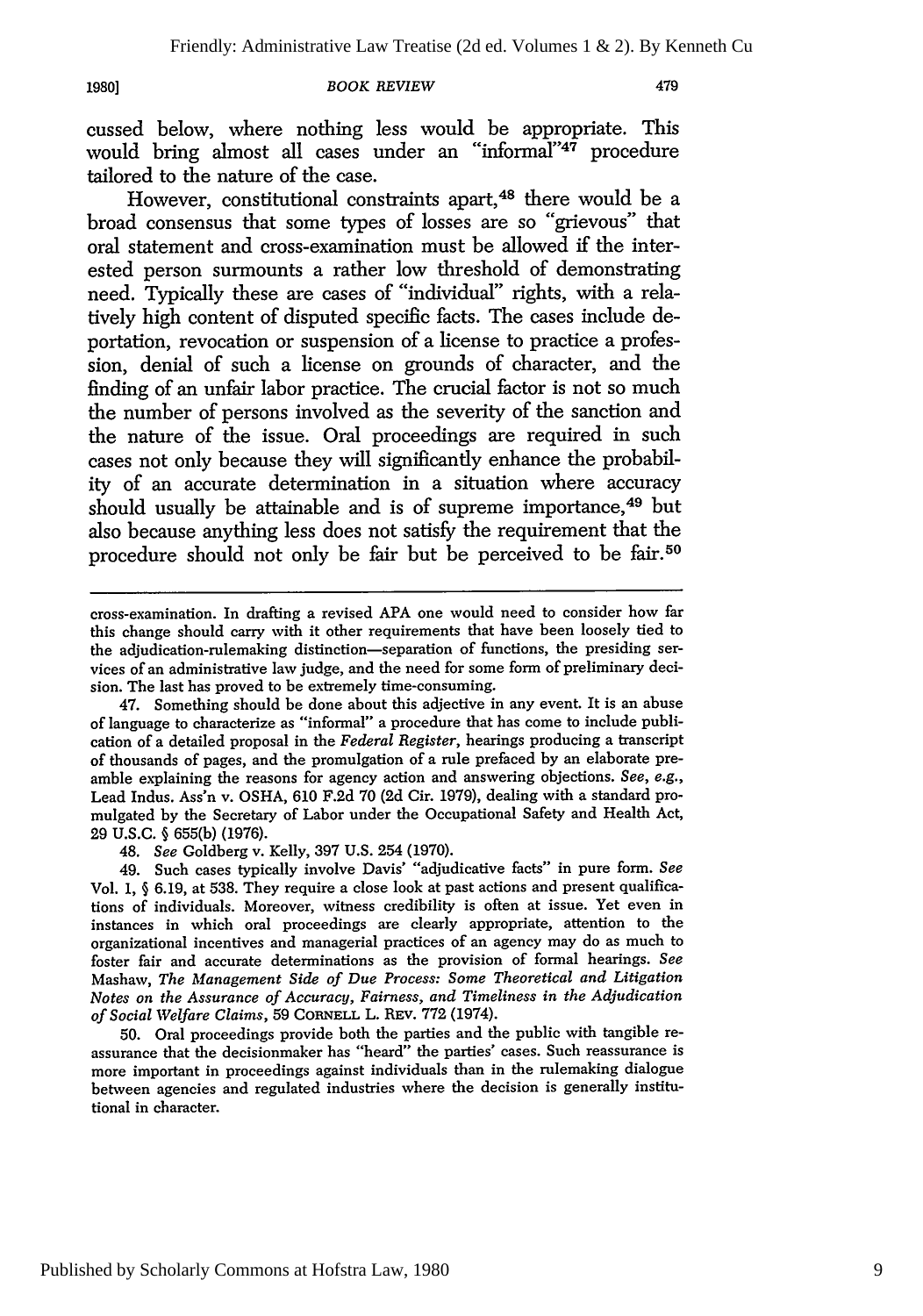[Vol. **8:471**

The drafting of such an exception would not lie beyond the capabilities of experienced lawyers. While most instances could be covered expressly, there would doubtless be need for a catch-all provision. Here the touchstone would be the contribution of orality to a correct determination, the grievousness of the loss (including stigma), and the need to preserve the appearance of complete fairness when government inflicts a crushing blow upon the citizen, all weighed against the burden of orality, which generally would be slight in cases of the sort described.

This brings us to the question whether, if the sphere of rulemaking procedures is to be expanded, the required procedures themselves need to be somewhat stiffened. More simply, what should be done about *Vermont Yankee Nuclear Power Corp. v. Natural Resources Defense Council, Inc.* **?51**

Although regarding the procedure outlined by section 553 as "unquestionably one of the greatest inventions of modern government,"52 Professor Davis considers that "after more than three decades, **§** 553 is deficient and the courts are importantly improving on it by what may be called either creative interpretation or common law."<sup>53</sup> Accordingly, he admires the efforts of federal courts, particularly the Court of Appeals for the District of Columbia, to impose additional procedural requirements in some cases governed by section 553,54 and the interchange that this has produced with Congress, which has enlarged on section 553 procedures in varying degrees in recent statutes dealing with specific agencies. 55 Insofar as *Vermont Yankee,* with its sharp rebuke to the District of Columbia Circuit, can be read as having put a stop to judicial innovation in informal rulemaking procedures, Professor Davis unreservedly

54. *Id.* **§§** 6.19-.20.

<sup>51. 435</sup> U.S. 519 (1978). A good statement of the holding of *Vermont Yankee* can be found in De Long, *supra* note 2, at 316: "The case denies the courts of ap-<br>peals the power to define specifically what procedures for dealing with outside parties are nonarbitrary or to determine that although the methods used produced an adequate record, other methods would have been better and should have been used."

<sup>52.</sup> Vol. 1, at xiii.

<sup>53.</sup> *Id.*

<sup>55.</sup> *See, e.g.,* Magnuson-Moss Warranty-Federal Trade Commission Improvement Act § 202(a), 15 U.S.C. § 57a (1976) (provision for cross-examination at oral hearings); Consumer Product Safety Act § 9, 15 U.S.C. § 2058 (1976 & Supp. II 1978) (provision for "an opportunity for the oral presentation of data, views, or arguments");<br>Toxic Substances Control Act § 6, 15 U.S.C. § 2605 (1976) (provision for cross-<br>examination at oral hearings); Occupational Safety a U.S.C. § 655 (1976) (provision for public hearings upon request); Department of Energy Organization Act § 501, 42 U.S.C. § 7191 (Supp. II 1978) (provision for "an opportunity for oral presentation of views, data, and arguments").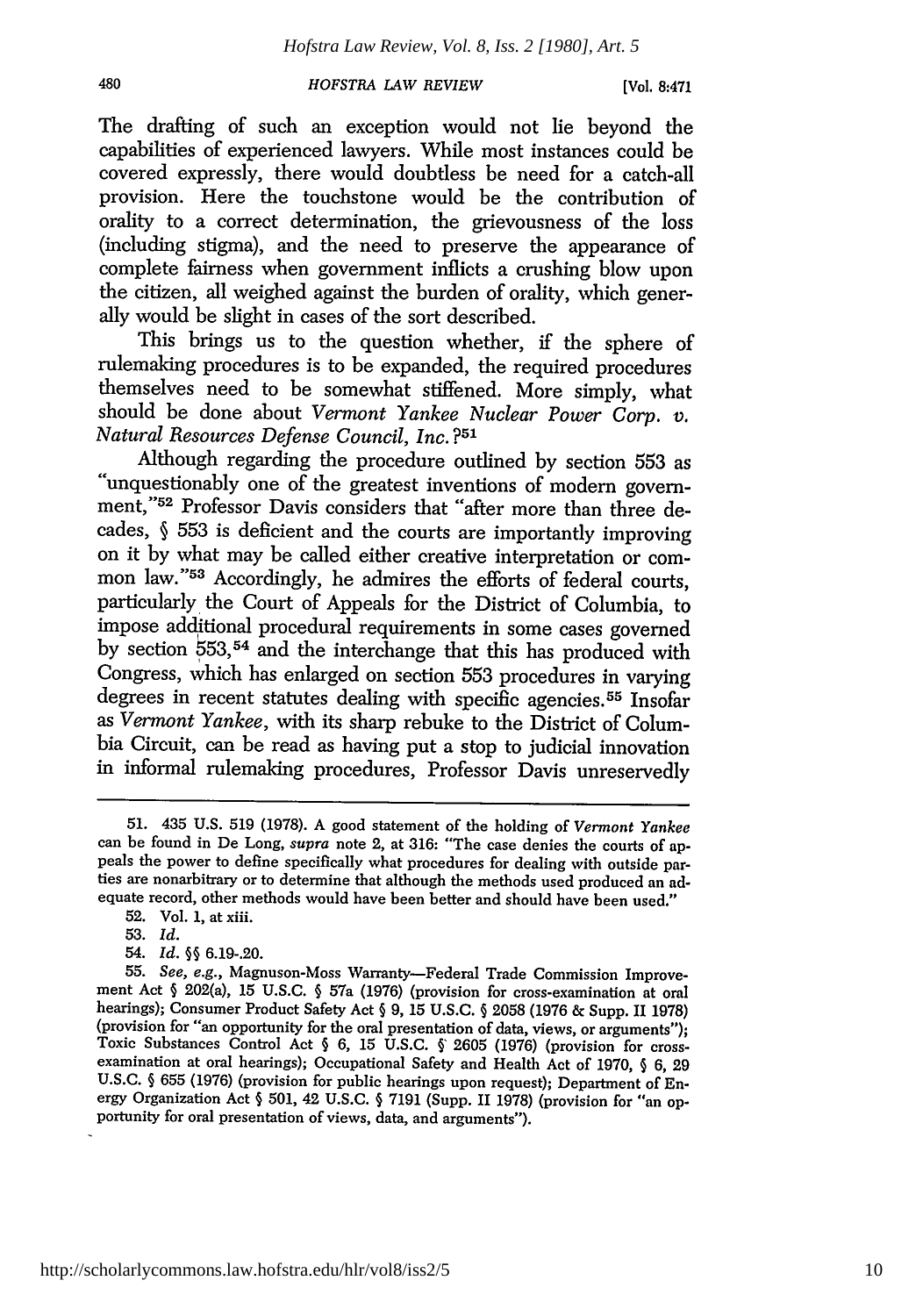#### *BOOK REVIEW*

condemns it.56 However, he thinks its effect may be less than was first anticipated since *Vermont Yankee* did not specifically address many procedural questions that have arisen.<sup>57</sup> It left open the possibility that when procedures have produced an inadequate record, a reviewing court may set aside agency action because it is arbitrary, capricious, or unsupported by substantial evidence. Still the effect of *Vermont Yankee* is large enough to raise the question of what, if anything, a revised **APA** should do about it.58

Whatever one may think of *Vermont Yankee,* the country has been fortunate that so large a proportion of the difficult questions of administrative procedure have come up for decision before the exceptionally able, articulate, and industrious judges of the Court of Appeals for the District of Columbia. 59 Yet, as I observed five years ago, 60 these very qualities, along with a high degree of exposure to what it considered sloppy administrative performance in dealing with highly controversial and esoteric subjects, may have led the court to become overly enthusiastic<sup>61</sup> and to engage in internecine theoretical quarrels that opened gaping holes in its ranks. 62 Choice of the term "hybrid rulemaking" by supporters of

57. *Id.* **§** 6.36, at 609-10; *accord,* De Long, *supra* note 2, at 316: "Essentially, then, *Vermont Yankee* is a narrow ruling, despite its stinging language."

58. *Vermont Yankee* has already given rise to a considerable volume of comment. In addition to Professor Davis' discussion, Vol. 1, **§§** 6.35-.37; Vol. 2, § 7.19, and the De Long article, *supra* note 2, volume 91 of the *Harvard Law Review* contains a three-article symposium concerning the case: Stewart, *Vermont Yankee and the Evolution of Administrative Procedure,* 91 HARv. L. REv. 1805 (1978), which asserts that the decision was wrong; Byse, *Vermont Yankee and the Evolution of Administrative Procedure: A Somewhat Different View, 91 HARV. L. REV. 1823 (1978), which as*serts that the decision was right; and Breyer, *Vermont Yankee and the Courts' Role in the Nuclear Energy Controversy,* 91 HARv. L. REv. 1833 (1978), which asserts that the decision was right in what it condemned but wrong in what it allowed, namely, a remand whereby the court of appeals might find the agency action "substantially" defective. One provocative article, Scalia, *supra* note 21, applauded the decision as a matter of interpretation of the **APA** and application of precedents. Other commentary of merit includes Nathanson, *The Vermont Yankee Nuclear Power Opinion: A Masterpiece of Statutory Misinterpretation,* 16 **SAN DIEGo** L. REv. 183 (1979); Rodgers, *A Hard Look at Vermont Yankee: Environmental Law Under Close Scrutiny,* 67 GEO. L. J. 699 (1979).

59. While this review was being written, administrative law suffered a serious blow in the untimely death of Judge Harold Leventhal of the District of Columbia Circuit, who had made notable contributions, many of which are discussed in the volumes here under review.

60. Friendly, *supra* note 15, at 1310-15.

61. Even Professor Davis finds it hard to support Mobil Oil Corp. v. FTC, 483 F.2d 1238 (D.C. Cir. 1973), *see* Vol. 1, § 6.19, at 538-41, and National Welfare Rights Org. v. Mathews, 533 F.2d 637 (D.C. Cir. 1976). *See* Vol. 1, § 6.14, at 513-17.

62. *See* Vol. 1, § 6.35, at 607. Professor Scalia takes a decidedly more adverse view of the circuit court's performance. *See* Scalia, *supra* note 21, at 348-56, 361-75.

<sup>56.</sup> Vol. 1 § 6.37, at 611-16.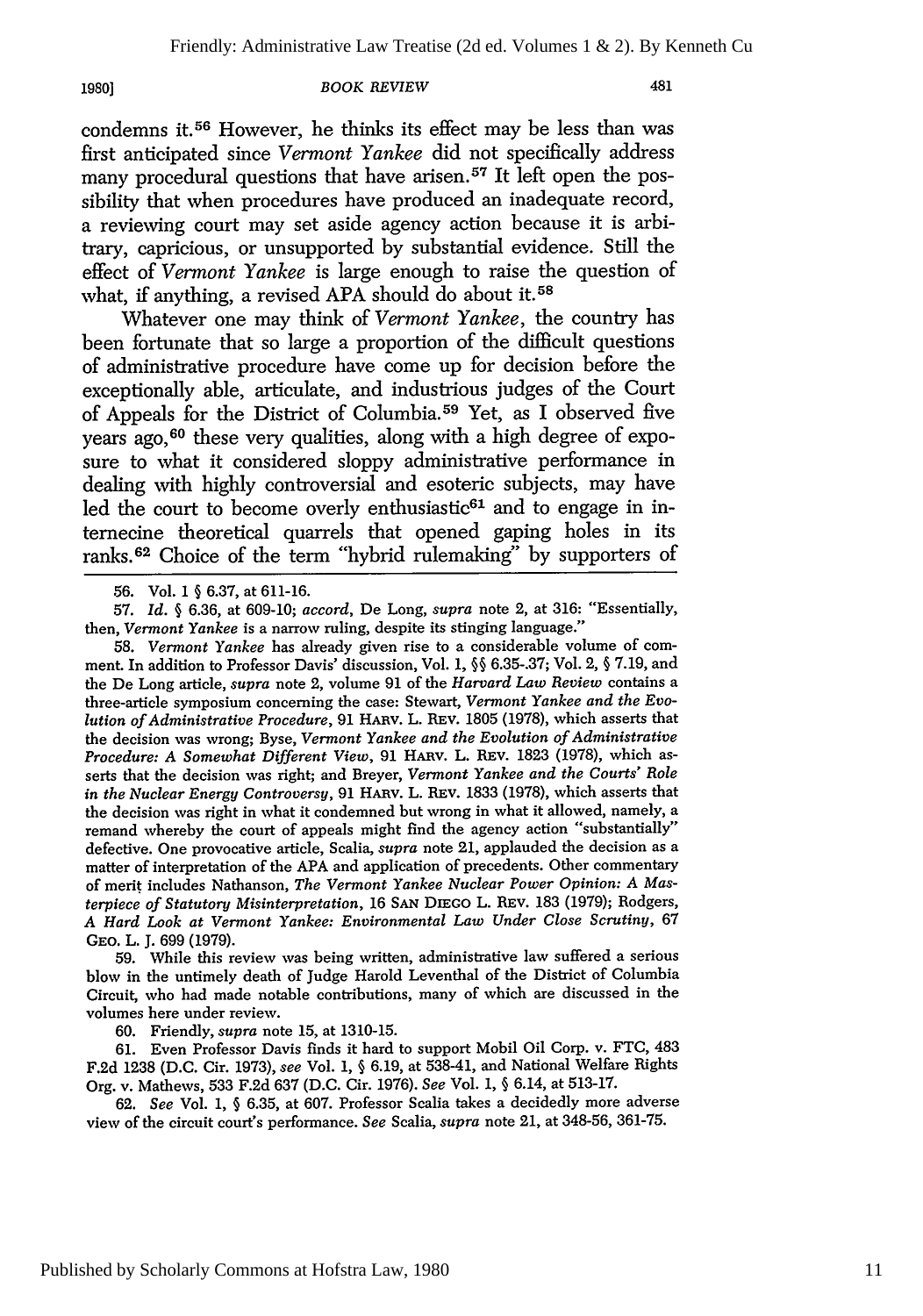[Vol. 8:471

the court of appeals' requirement of cross-examination on certain factual issues, a term later adopted by the court itself, may have been unfortunate. We learn that while the immediate derivation of "hybrid" is from the Latin "hybrida," meaning the offspring of a wild boar and a domestic sow, a more distant origin is the Greek "hubris."<sup>63</sup> While Justice Rehnquist may not have been conscious of this etymology when he wrote *Vermont Yankee,* the overtones of his opinion echo the Supreme Court's resentment of the hubris of the District of Columbia Circuit's imposing procedural requirements on informal rulemaking beyond those specified in the APA. <sup>64</sup>

Before considering whether the precise holding of *Vermont Yankee* should be legislatively overruled and, if so, how, one must take account of congressional decisions in recent statutes creating new agencies or giving new powers to old ones to impose added procedural safeguards or strengthen the standard of judicial review on many types of section 553 rulemaking. 65 Professor Davis applauds this development<sup>66</sup> as a fruitful interplay between the judiciary and Congress. Indeed, he advocates that courts should apply ideas expressed in such statutes to rulemaking by other agencies 67-a proposal seemingly now outlawed by *Vermont Yankee.* In contrast, Professor Scalia deplores this congressional activism, regarding it as derogating from the intended position of the APA "as the Magna Carta of administrative procedure"68 and as representing not a series of considered congressional decisions about proper rulemaking procedure but rather a collection of procedural sops granted to those whose real objective was to prevent the legislation but who instead settled for procedural devices that they hope will blunt or delay its impact.<sup>69</sup> While one would need to make a detailed examination of the development of each of these statutes before reaching a definitive conclusion, my own observations lead me to believe Professor Scalia is largely right. I can find

- 68. Scalia, *supra* note 21, at 401.
- 69. *Id.* at 368-88, 400-09.

**<sup>63.</sup>** L. THoMAs, THE **MEDUSA AND THE** SNAIL 63 (1979).

<sup>64.</sup> As Professor Scalia has written, "What is most impressive is that all seven of the Justices who sat in the case. **. .** not only agreed with the judgment but joined in the extremely sharp opinion. There were no separate concurrences. One suspects that the Court felt, as an institution, that its authority had been flouted." Scalia, *su*pra note 21, at 370.

<sup>65.</sup> *See* Vol. **1,** § 6.10.

**<sup>66.</sup>** *Id. §§* **6.9-.10.**

<sup>67.</sup> *Id.* § 6.11.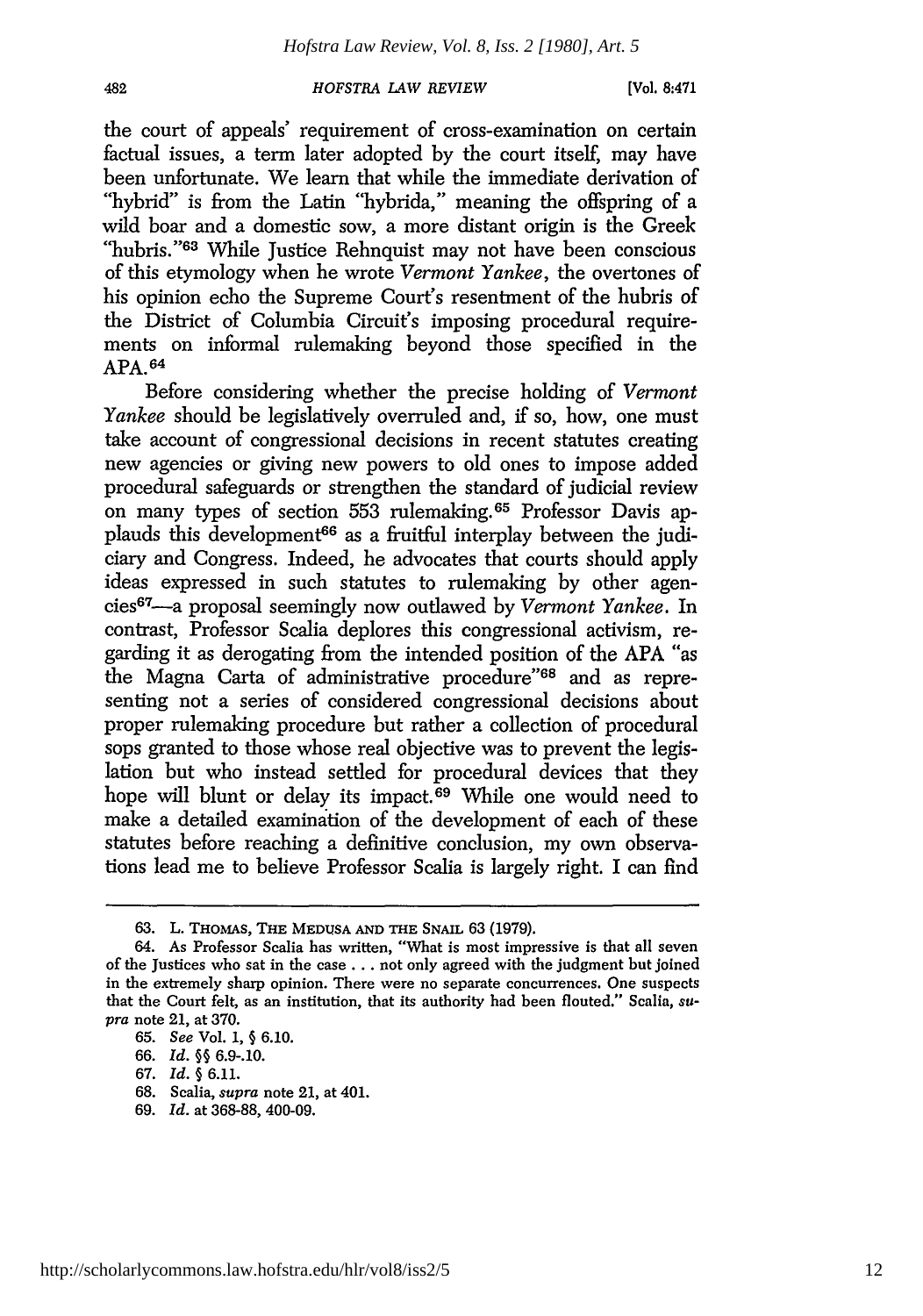**19801**

#### *BOOK REVIEW*

no rhyme or reason in the procedural provisions of these statutes; indeed, as I wrote some years ago, "one would almost think there had been a conscious effort never to use the same phraseology twice."<sup>70</sup> Still, if these statutes represent deals between proponents and opponents of the legislation rather than serious congressional thought on desirable procedure, there is little likelihood that Congress could be convinced to supersede them, at least in the near future. Moreover, if Professor Scalia is right in fearing that this legislative course will continue, 71 one wonders how much value there would be in attempting to overrule *Vermont Yankee* in the areas that remain ruled only by section 553.

Another argument against overruling *Vermont Yankee* in rulemaking governed solely by section 553 is that it is difficult to see what should be put in its place. Congress could legislate Recommendation 76-3 of the Administrative Conference, 72 which urges agencies to consider supplementing the barebones requirements of section 553 in certain cases, but agencies are free to do this now. Congress could follow the course suggested by Professor Scalia, of including in the APA "not merely three but ten or fifteen basic procedural formats-an inventory large enough to provide the basis for a whole spectrum of legislative compromises without the necessity for shopping elsewhere."73 This would provide a means of avoiding the current "balkanization of administrative law"74 which he deplores. One can hardly pass on this proposal until it is worked out in detail. All things considered, the path of wisdom would seem to lie in awaiting the Supreme Court's responses to at least some of what Professor Davis considers the unanswered questions concerning the scope of *Vermont Yankee*,<sup>75</sup> its elucidation of the *caveat* "[a]bsent constitutional constraints or extremely compelling circumstances,"76 and actions taken by the agencies

<sup>70.</sup> Associated Indus. v. United States Dep't of Labor, 487 F.2d 342, 345 n.2 (2d Cir. 1973).

<sup>71. &</sup>quot;What is not in the stars, however, is any congressional willingness to stop tinkering with administrative procedures in every major regulatory statute that is passed." Scalia, supra note 21, at 401. One might answer that a stiffened **§** 553 would help stop the "tinkering." *See* § 4, 5 U.S.C. § 553 (1976).

**<sup>72.</sup>** ADMUISTRATIVE **CONFERENCE** REPORT, *supra* note 45, at 43-47.

<sup>73.</sup> Scalia, *supra* note 21, at 408.

<sup>74.</sup> Scalia, *Foreword* to ADMMISTRATIVE **CONFERENCE** OF THE **UNITED STATES,** 1973-1974 **REPORT** 2 (1974).

<sup>75.</sup> Vol. 1, § 6.36, at 609-10.

<sup>76. 435</sup> U.S. at 543. *Vermont Yankee* announced further *caveats* concerning rulemaking where "an agency is making a' "quasi-judicial"' determination by which a very small number of persons are '"exceptionally affected, in each case upon individ-